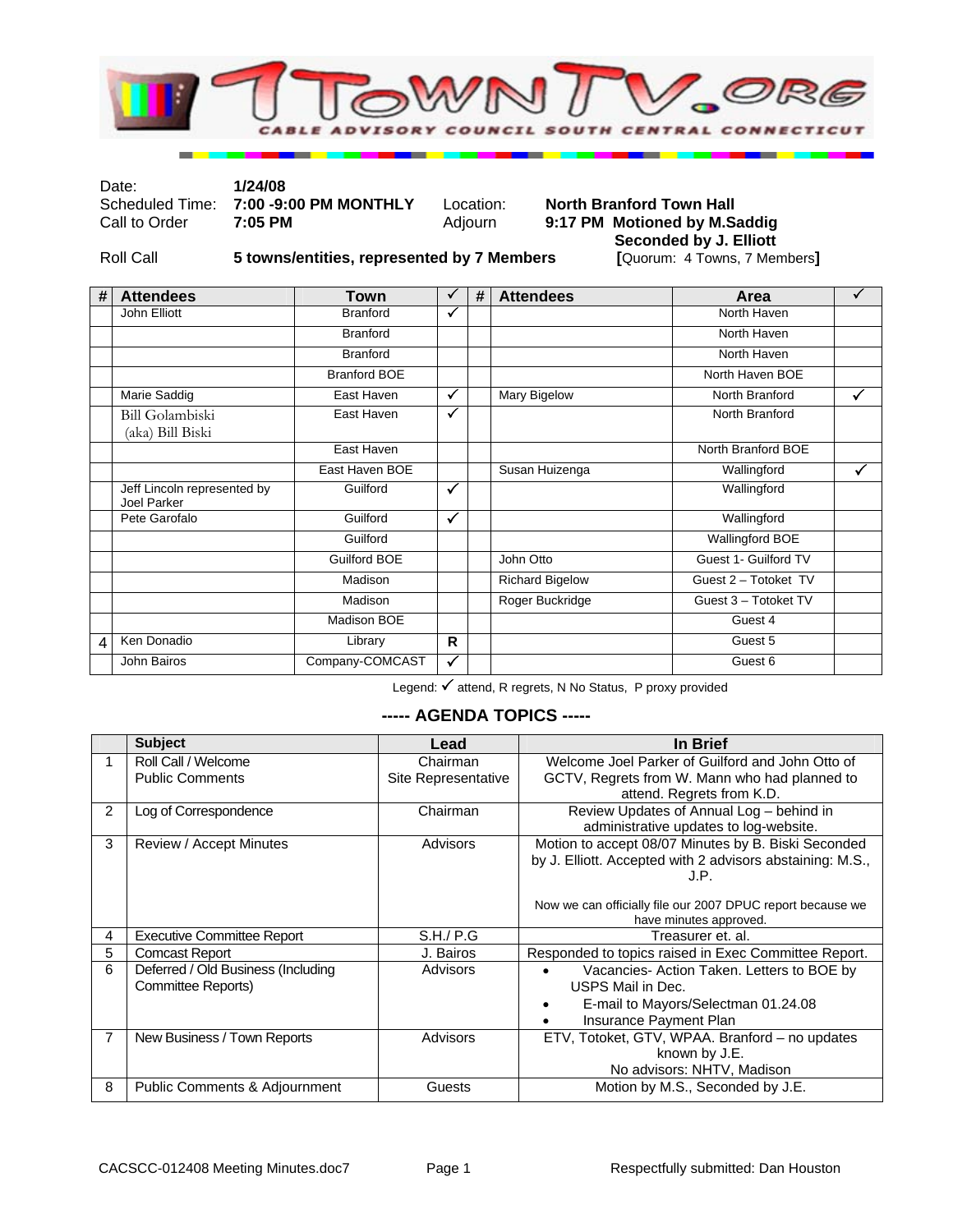

## **----- MEETING MINUTES -----**

### **----- MOTIONS / ACTION ITEMS -----**

| <b>Business</b>                                                               | <b>Motion</b>                                                                                                                                                                                                                                                                                                                    | <b>By</b>                | <b>Vote</b>                                         |
|-------------------------------------------------------------------------------|----------------------------------------------------------------------------------------------------------------------------------------------------------------------------------------------------------------------------------------------------------------------------------------------------------------------------------|--------------------------|-----------------------------------------------------|
| Exec<br>Committee<br>Report<br><b>Outcomes</b>                                | File the 2007 CACSCC DPUC report as presented by<br>the Chairman and loaded to the Website Jan.2 <sup>nd</sup> , 2008                                                                                                                                                                                                            | M.S<br>$2^{nd}$ by P.G.  | Unanimous                                           |
| Exec<br>Committee<br>Report<br><b>Outcomes</b><br>Financial<br><b>Matters</b> | Because of a change in the insurance plan<br>provider the 7town council plans on handling the<br>Insurance premium expenditure as follows: if it is<br>over the 4 thousand 5 hundred dollar budget and<br>less than 8 thousand dollars, CACSCC will pay<br>the difference and bill the PEGS based on<br>planned 75 % of \$4,500. | J.E.<br>$2^{nd}$ by M.S. | Unanimous<br>Everyone votes yes.<br>We have a plan! |

For reference: Here is the 3/2006 Motion on Insurance.

Accept a phase-in of premium payments by the pegs: year one (3/2006-07) CACSCC pays 100%; year two (3/2007-08) 50% [approx. \$300 per PEG]; year three (3/2008-09) CACSCC pays 25%[approx. \$450 per PEG]. Bill formulae: Premium/7 x %.

| Exec<br>Committee<br>Report<br><b>Outcomes</b><br>U-verse<br><b>Matters</b> | Cable Advisory Council is recommitting to the<br>original intent of the franchise 60/40 formula for<br>PEG subscriber payment as it is expected to be<br>adopted for U-verse such that this commitment<br>will be reevaluated after a 12 month period. | M.S.<br>$2^{nd}$ by J.E. | Unanimous<br>Everyone votes yes.<br>We have a foundation<br>for responding to<br>inquiries. |
|-----------------------------------------------------------------------------|--------------------------------------------------------------------------------------------------------------------------------------------------------------------------------------------------------------------------------------------------------|--------------------------|---------------------------------------------------------------------------------------------|
| Exec<br>Committee<br>Report<br><b>Outcomes</b><br>U-verse<br><b>Matters</b> | Cable Advisory Council appoints S. Huizenga as<br>representative to statewide video council and we<br>request that she continue to seek clarification of<br>interrelationships Of councils references in the<br>new law.                               | M.S.<br>$2^{nd}$ by J.E. | Unanimous<br>Chairman Huizenga<br>appointed.                                                |
| Exec<br>Committee<br>Report<br><b>Outcomes</b><br>U-verse<br><b>Matters</b> | Cable Advisory Council concurs that lack of<br>consensus is an issue and is best addressed by<br>advocating for PEGS via ACM CT Chapter rather<br>than unaffiliated CT PEG organization. CACSCC<br>supports creating a CT ACM Chapter.                 | M.S.<br>$2^{nd}$ by J.E. | Unanimous<br>Supports ACM CT<br>Chapter be created.                                         |

| <b>Description</b> |  |
|--------------------|--|
|--------------------|--|

1 | Informal segment of meeting: Chairman Huizenga asks if anyone has read the mail she sent today. General response is – more or less. While awaiting for advisors to arrive she shows a map of CT and the franchise areas to those in attendance. There was a quick review of key items to be discussed during meeting: DPUC Reporting & Docket updates,

U-verse, Insurance effective March 2008 reapplication required, CACSCC future role 2 The Correspondence Log on website is not up-to-date. Highlights from correspondence since Oct Meeting are listed by type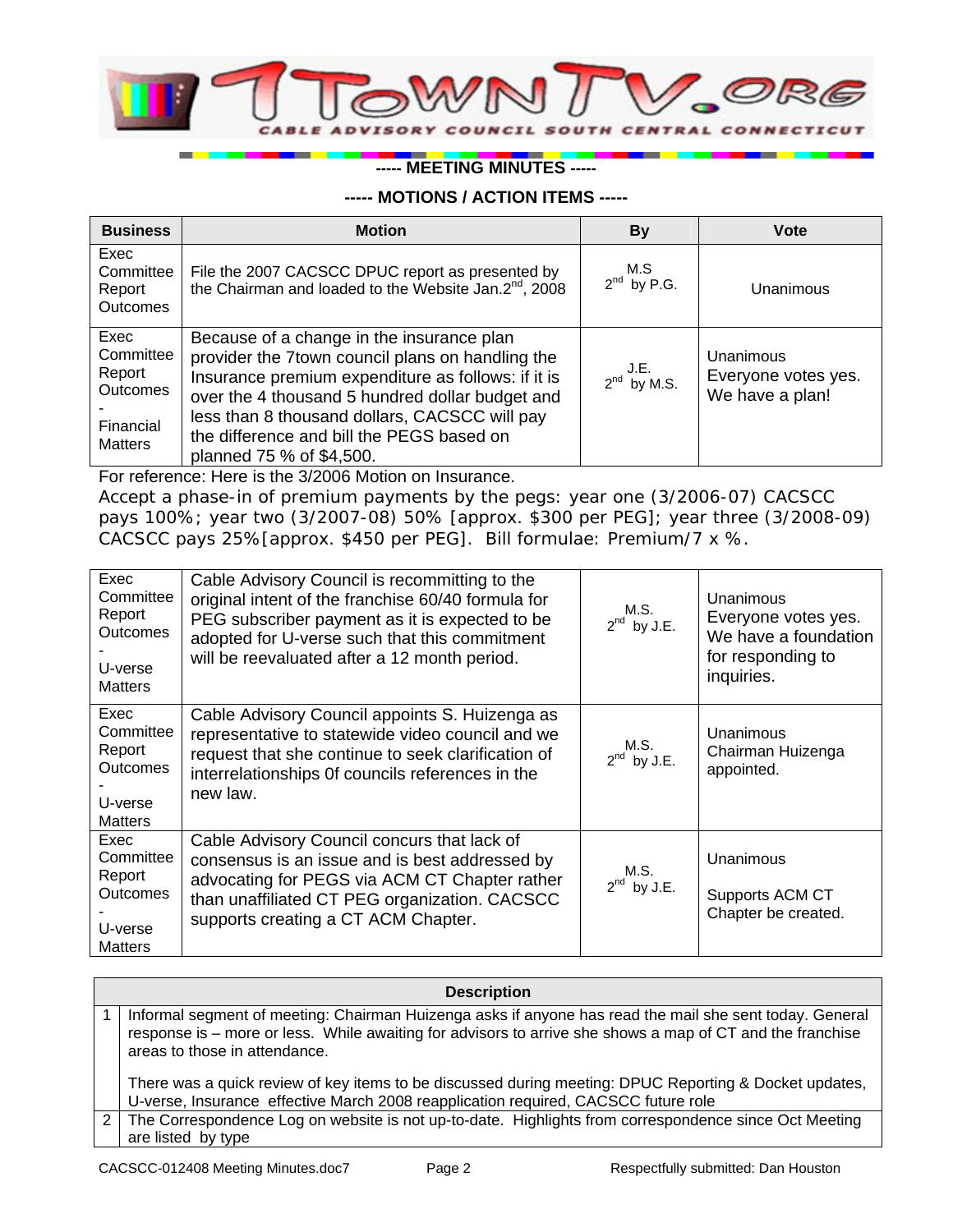

**Key customer issues:** advertising TV volume, cables available at Customer Service Center, Madison

resident getting Gulford PEG, DTV conversion confusion. **PEG:** Docket information from company & DPUC on FCC filing, franchise changes, ATT Funding, and concerns expressed by NHTV, GCTV & Branford , Funding check delivery MAIL FROM COMCAST Annual Funding Check received Jan  $24<sup>th</sup>$  – This year's check had correct payee. Received a price adjustment memo on the Dec  $20<sup>th</sup>$  with a schedule of rate changes Application of Comcast for certification for Branford area on Dec 3<sup>rd</sup> Programming changes Nov 16<sup>th</sup> Programming changes Nov 2<sup>nd</sup> • DPUC review of forms 1240 and 1205 Chairman Huizenga regulatory filing Oct 31 FROM Others • A request from DPUC to file CACSCC 2007 Annual Report • A proposal from CTV New Haven Community TV suggesting reform of PEG funding and recommending a flat fee plan FROM CUSTOMERS - complaints read aloud by Chairman Guilford resident who had issues at customer service center in North Branford Jan  $4<sup>th</sup>$  then went back on 15<sup>th</sup> and got totally different response. Chairman Huizenga reads letter out loud (its all about not getting cables –see next steps). No. Branford resident reports excessive loud commercials. John Elliott who had reported same issue in about 6 months ago says this problem has lessened but is still an issue esp. with Very local advertisers that seem to be misaligned audio wise. Comcast representative says they will monitor the volume fluctuations see next steps. Comment: This is a reoccurring complaint. Letter from a Madison resident who lives on town line Comcast is still looking into it. Comcast is waiting for outcome of property tax review as all other considerations have this residence in Guilford. Complaint goes back all the way to when AT&T was franchise holder. Hamden Resodent Letter: What's going to happen when 70 thousand sets go black with DTV? Asks Comcast what "contact your company" in government PSAs on this topic means. REPLY: If a customer already has cable TV service there is no change. There is literally no change for cable subscribers. Only rabbit ears TV antennae will be impacted. Chairman provided letter to J.B. of Comcast for customer follow-up. 3 Last official Meeting was August. No revisions or comments were received after minutes were posted for review o the website. The chairman reviewed the following: No quorum at meetings in Sept and Oct. Cancelled meeting in Nov. We don't meet in Dec. Chairman read excepts of Aug minutes including who was in attendance (J.E., B.B., J.L., P.G., K.D., M.B., S.H. B.D.) The August Meeting was in Branford and included review of Annual Budget, confirmation of Meeting schedule for 2008, and Comcast Report. 4 a. Chairman presented the DPUC Report by reading Highlights and reference that year-end finance section was developed with support from the Treasurer to put into DPUC Format. a. Treasurer: Yearend Reporting, Insurance Pay plan Discussion, Annual Comcast underwriting status, iGive check expected b. Chairman Updates on Special Topics: Council Vacancies, PA 07-0253, U-verse Advisory Council appt request and action taken, \$ expected in March, CTN U-verse will not be installed as General Assembly Session begins. Installation in process, CTN Capitol Report. **Report From Treasurer:** There has not been much transaction activity since last report. There were no expenditures since Nov when the Loan from chairwoman was paid off and CD was

renewed after transitioning funds for projected March Insurance Payment. The Total predicted surplus not including COMCAST check rec'd today is 19 thousand dollars. A report was not send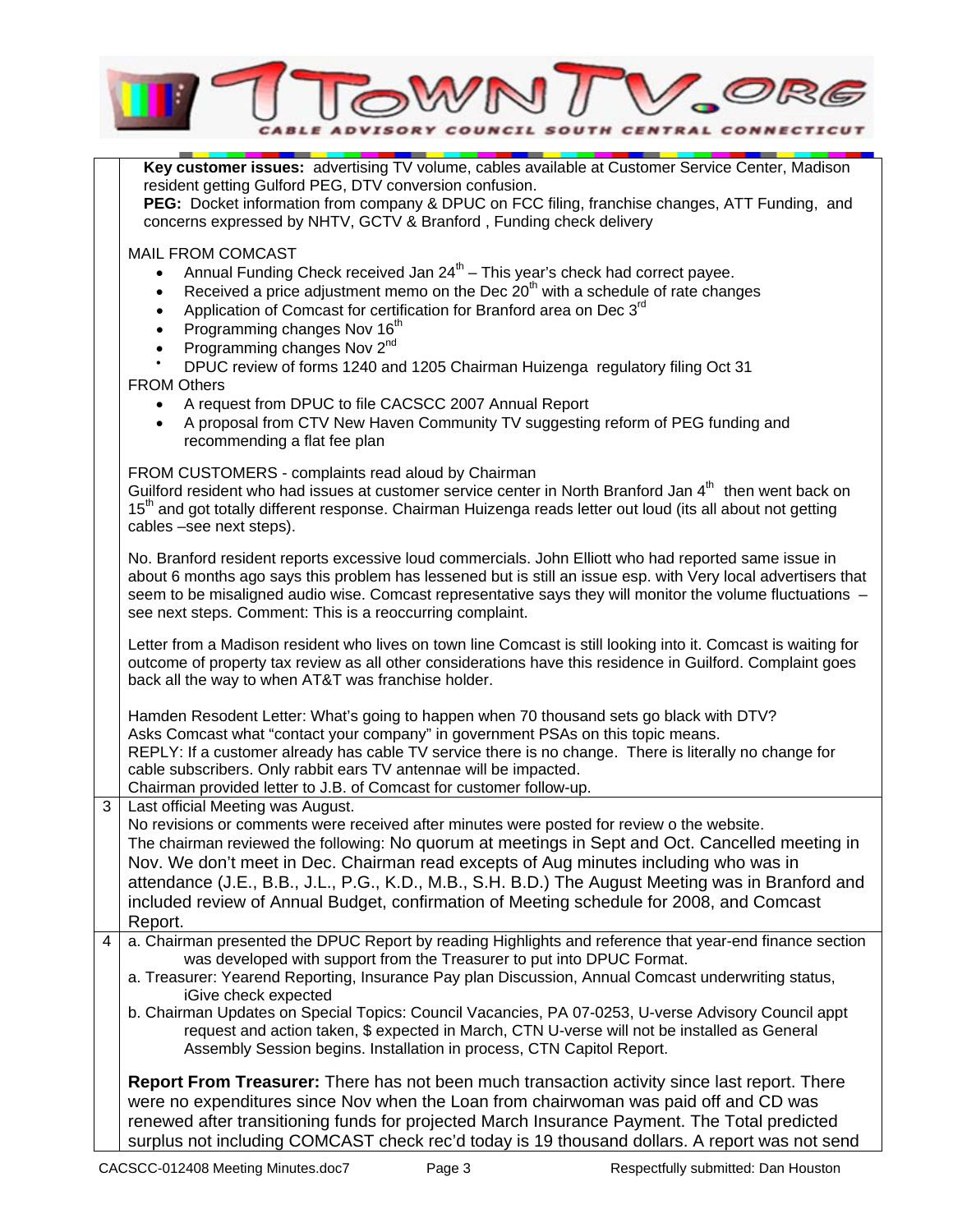

out before the meeting but will be available for Next Meeting: March. Exec Committee agreed that Quarterly Reporting is all that is required. Monthly which were being provided is above and beyond what is needed. The Chairman deposit late payment for insurance from Totoket TV – jan 12<sup>th</sup>. As part of this deposit experience materials have been acquired to enable deposits by Mail to avoid delays in the future. CACSCC is expecting a check from igive for 30 dollars and 1 cent.

## **Insurance payment plan discussion:**

The insurer has changed hands and will not renew our insurance unless we reapply. They are not guaranteeing the rate of our policy. We have until March  $1<sup>st</sup>$ . A 15 page application document must be completed. The rate that each of the town PEGs are paying is increasing this year to 75%.

Treasurer explains we pulled 6 thousand dollars out of the CD to pay for such expenses from the checking account. Treasurer and Chairman Huizenga then explain the insurance is for PEG Broadcaster Errors & Omissions approved to be administered with graduated payment process. The original motion providing guidelines for this process will be part of this meeting record. What if the rate does go up? We are not meeting in feb and this is due march  $1<sup>st</sup>$ Do we automatically assume the difference within a certain range or decide to not go forward based on a certain range?

#### Open for discussion.

Totoket TV comments: He is concerned that if we slip the dates that we could wind up without an umbrella. Is ok to develop a payment plan .as long as it doesn't double, which would send us looking for different insurance for 2009.

GCTV echoes this point: A 40 or 50 % increase would cause him to not recommend a renewal and to shop different policies.

Treasurer: If it doubles to 8 thousand it ceases to be practical or affordable to us. Chairman: reminded all that 2006 application process showed that premium is not predictable and other options are limited and recommended a motion for a plan of action based on certain criteria that we can agree on from this discussion.

>>>>See Motions and Next Steps.

## **U-verse and PA 07-023 Discussion**

Chairman asks What do we know about our communities and the deployment of U-verse? U-verse PEG monies will be paid retro to 01/2007 and payment is t be made in March 2008 based on current franchise payment plans.

Discussion includes poll of those resent about U-verse marketing in the 7 Towns. U-verse is in East Haven – Roger received offer last week. Guilford has been receiving U-verse mailings for 3 to 4 weeks. No marketing mail in No. Branford at this time. Wallingford has had installations for over 1 year. Branford – unclear. Madison & NH not represented.

How will PEG monies work discussion?

Current entities receiving monies will get U-verse dollars. A review of our 60/40 formulae.

MS: The communities that have U-verse have been getting less money from Comcast since it was deployed. Also letters demanding funds for education was received referencing law. >>>See Next Steps.

Comcast: Whatever formula is in place has to be the formula followed by AT&T. Chairman: The existing formulae was negotiated by this council in franchise negotiations because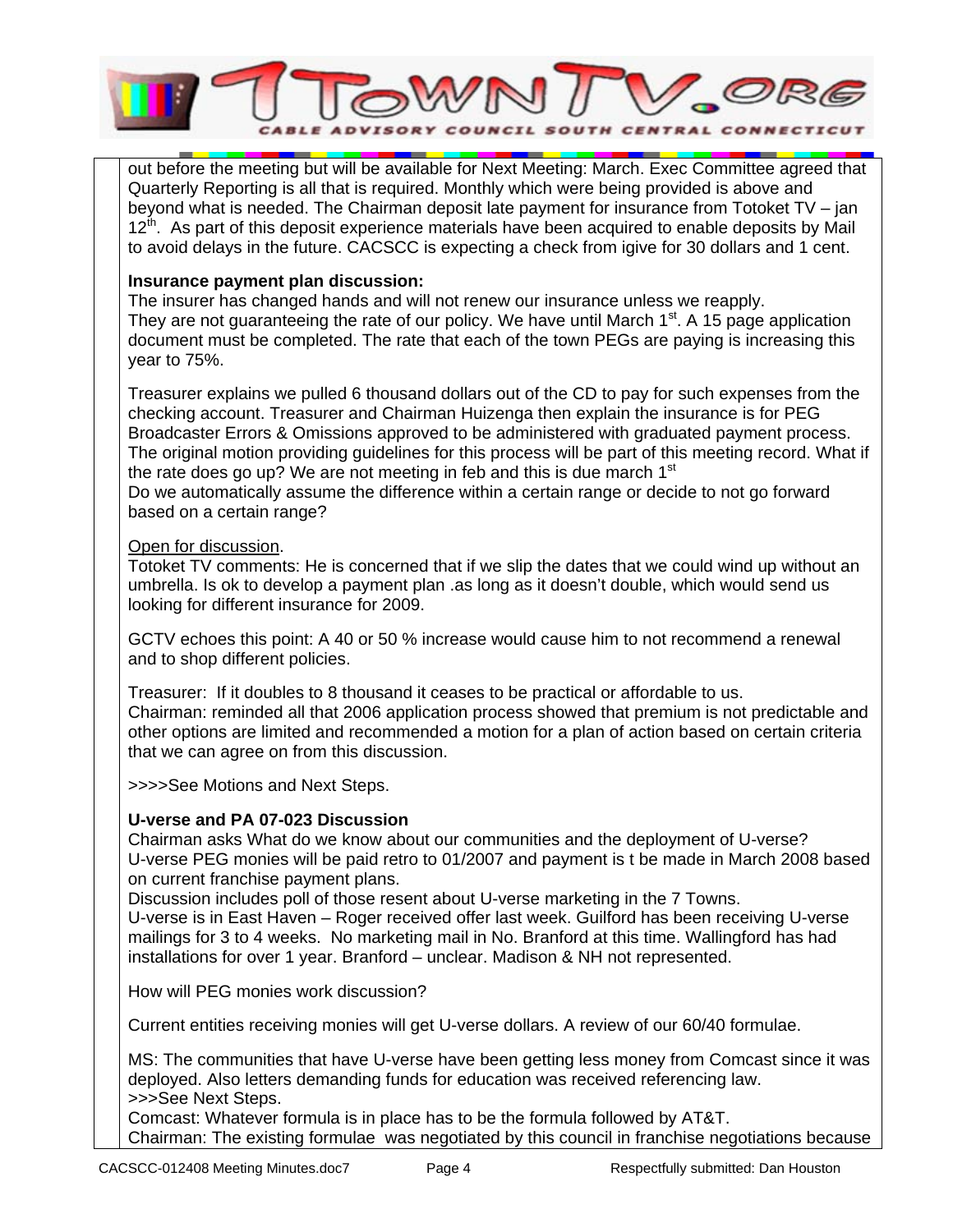

small stations need a minimum budget to survive. However, the franchise no longer exists so the commitment is a handshake with the franchise precedence. Right now the assumption is that because Wallingford started having activity in 2006 even though some town have 0 u-verse subscribers – that every PEG in 7 Towns will get a check based on the retro payment.

J.O. to the Chairman: Are you expecting to be asked about the method of reimbursement? Yes

Motion requested by Chairman that could establish our understanding and position on this matter. >>>> See motions.

#### **PA 07-0253**

Summary presented by Chairman: New law establishes a state wide video advisory council for AT&T that needs an appointment from CACSCC. The law references a statewide council with different configurations, allows cable companies to apply for different franchise arrangement within 30 days of video provider competition that dissolves our current franchise agreement (done by Comcast for Branford Area) and requires only 3 PEG stations per franchise which is the federal guidelines. E-mail notice of this impact was sent to CTfauxACM List by Chairman Huizenga on 12.20.07. There has been subsequent correspondence on this matter inclusive of letter to DPUC from NHTV with response from Comcast attorney's and DPUC response to Vernon Council Chairman that confirm substantive and unexpected changes in legal commitment to PEG.

*A meeting with key legislators is in planning stages under leadership of W. Mann. Purpose is to review concerns with law and to formulate a corrective action plan. February date TBD /NHTV location. Approved recording Sect'y expense for this meeting.* 

Concern: How to we get to Consensus. Should this be done before or during meeting. Statewide attendees welcome.

M.B. asks about a "capital fund" that PEGs can dip into for equipment purchases. Reply: There is an education and municipal trust fund – the municipal is for PEGs – these trust are to be administered by Office of Policy Management and Dept. of Revenue Services. Apply with a grant process. This is a new tax on video & cable.

How do we proceed with appointee from this council to video advisory councils Chairman Huizenga – defacto – becomes the appointee until the time we have clarification based on Exec. Committee action. Should this be reaffirmed? What about New council, purpose and roles? >>>> See motions.

5 4th Qtr Payments sent to PEG stations distributed this week. REMINDER: PEG Annual reports due to **DPUC Feb 15th!**

Identified some dockets remain open: Trust funds and Annual funding review – CPI index. The current expectation is a change in sub rate was docket about lower than2%. Also mention that U-verse boxes submitted by 3 major cities. Still open. Some boxes in the public rights of way have exploded and statement have been made by ATT about battery replacement as corrective action.

Discussion: Comcast confirmed that franchise agreement no longer in place but that Comcast will continue to operate as is as demonstrated by the distribution of  $4<sup>th</sup>$  qtr checks and letter filed in response to NHTV DPUC question by attorneys. .

Commitment quote: *4th Qtr checks show Comcast is operating under agreement.*

Without franchising what does the role of cable advisory become? All of the things in our franchise agreement are no longer an obligation for Comcast – just a commitment until they decide to change their minds. What is it that an advisory council role at this point in time. There is no written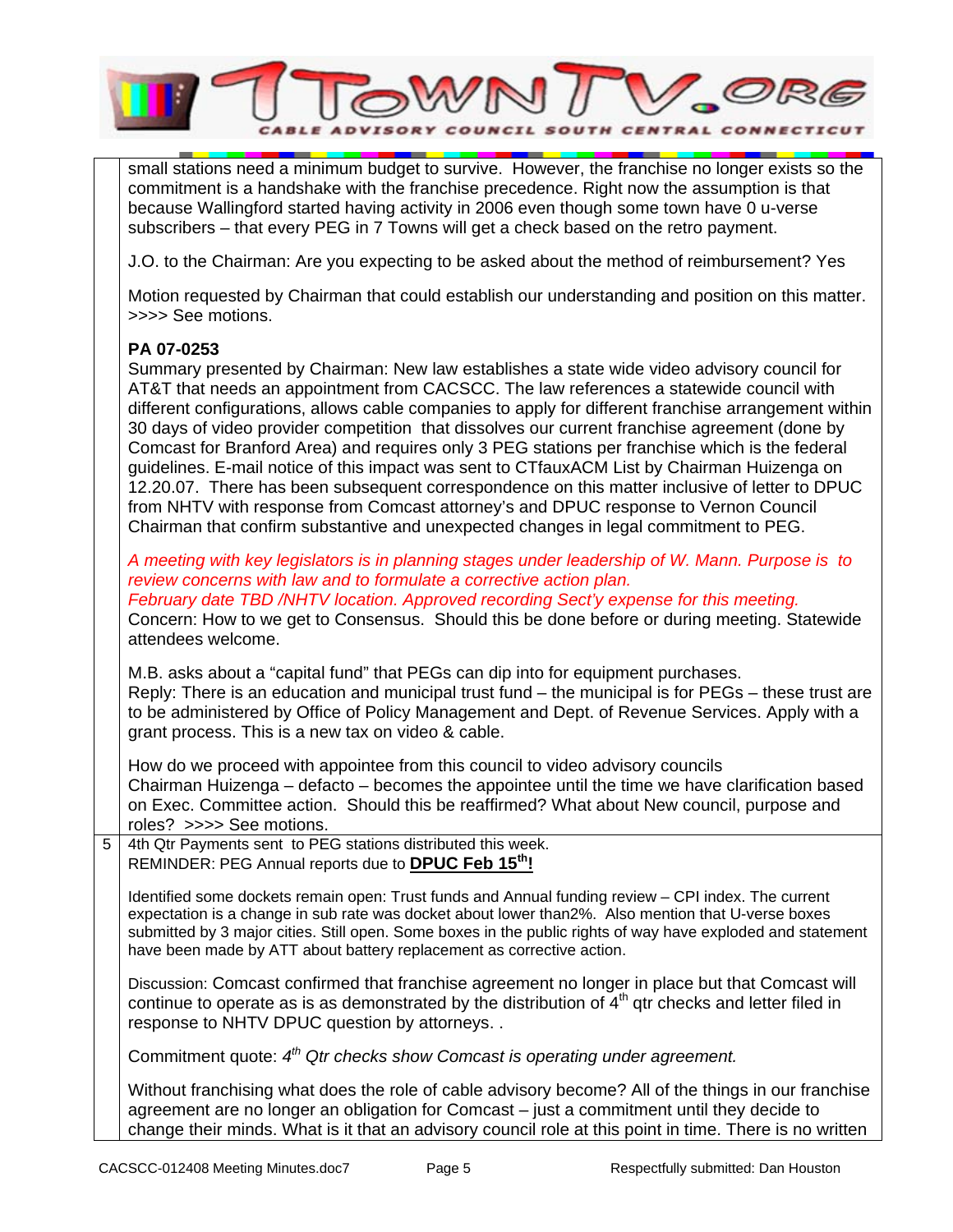

|                                                                                                                                                                                                                                                                                                                                                                                                                                                                                         |                                                                                                                                                                                                                                                                                                                                                                             | contract – nothing to negotiate. Do we want to publicly acknowledge the commitment made by<br>Comcast? Can we get beyond Good Will? >>>> See Next Steps # 7                                                                                                                                                                                                                                                                                                                                                                                                                                                                                                                             |  |  |  |  |
|-----------------------------------------------------------------------------------------------------------------------------------------------------------------------------------------------------------------------------------------------------------------------------------------------------------------------------------------------------------------------------------------------------------------------------------------------------------------------------------------|-----------------------------------------------------------------------------------------------------------------------------------------------------------------------------------------------------------------------------------------------------------------------------------------------------------------------------------------------------------------------------|-----------------------------------------------------------------------------------------------------------------------------------------------------------------------------------------------------------------------------------------------------------------------------------------------------------------------------------------------------------------------------------------------------------------------------------------------------------------------------------------------------------------------------------------------------------------------------------------------------------------------------------------------------------------------------------------|--|--|--|--|
|                                                                                                                                                                                                                                                                                                                                                                                                                                                                                         | 6                                                                                                                                                                                                                                                                                                                                                                           | a. Letters sent to BOE USPS mail in November about Advisor Vacancies and candidate qualifications<br>b. E-mail sent today via e-mail to mayors/selectmen<br>c. CTN CEO was asked if Capitol Report could be available by download for local Government channels<br>to rebroadcast with timeliness considerations.                                                                                                                                                                                                                                                                                                                                                                       |  |  |  |  |
|                                                                                                                                                                                                                                                                                                                                                                                                                                                                                         | $\overline{7}$                                                                                                                                                                                                                                                                                                                                                              | East Haven: New mayor wants E-TV to run the government channel. Some changes are in place<br>now. ETV is using their staff person to operate the government channel. They are going to<br>negotiate a lease with the town for a small room where everything for the channel is located so<br>that they have legal authority over the space it is located in. They are going to be filling a special<br>small part time job for an assistant to help run the government channel. They have ordered some<br>new equipment to install there for ease of Community Bulletin board support.                                                                                                  |  |  |  |  |
| Relocation of station research underway due to purchase of their current building for building a<br>Walgreens ETV has time left on their lease but they are the last tenants in the building and have<br>been actively looking for 6 months for new space. COMCAST has been asked for return-line<br>surveys and needs to stay in timely communication with ETV to support relocation.<br>Minimum 30 days notice to move modulator/install return lines - 10 thousand dollar price tag. |                                                                                                                                                                                                                                                                                                                                                                             |                                                                                                                                                                                                                                                                                                                                                                                                                                                                                                                                                                                                                                                                                         |  |  |  |  |
|                                                                                                                                                                                                                                                                                                                                                                                                                                                                                         |                                                                                                                                                                                                                                                                                                                                                                             | A promising location - in negotiations for a 1200 dollar a month lease without utilities for a<br>reasonable size space - 400 Coe Ave (corner of Coe and Silver Sands down the road from right<br>aide)                                                                                                                                                                                                                                                                                                                                                                                                                                                                                 |  |  |  |  |
|                                                                                                                                                                                                                                                                                                                                                                                                                                                                                         | Guilford: just renegotiated 3 year lease. 1000 programs aired this year. Shot & scheduled a<br>program on all the greys about U-verse and the future of Public Access and confirming th AT&T.<br>Currently does not have public access.                                                                                                                                     |                                                                                                                                                                                                                                                                                                                                                                                                                                                                                                                                                                                                                                                                                         |  |  |  |  |
|                                                                                                                                                                                                                                                                                                                                                                                                                                                                                         |                                                                                                                                                                                                                                                                                                                                                                             | Branford: no report.                                                                                                                                                                                                                                                                                                                                                                                                                                                                                                                                                                                                                                                                    |  |  |  |  |
|                                                                                                                                                                                                                                                                                                                                                                                                                                                                                         | North Branford: doing well. Desperately need additional videographers. Period of time where not<br>fully performing – no longer running church services 4 hrs a day. Seriously looking to add the<br>classic arts stuff. no porn! 2 final cut systems in pretty heavy use. Few more pages of manual and<br>we will have toaster baptized and living a full life once again. |                                                                                                                                                                                                                                                                                                                                                                                                                                                                                                                                                                                                                                                                                         |  |  |  |  |
|                                                                                                                                                                                                                                                                                                                                                                                                                                                                                         |                                                                                                                                                                                                                                                                                                                                                                             | Madison: no representative.                                                                                                                                                                                                                                                                                                                                                                                                                                                                                                                                                                                                                                                             |  |  |  |  |
|                                                                                                                                                                                                                                                                                                                                                                                                                                                                                         |                                                                                                                                                                                                                                                                                                                                                                             | Wallingford: we are looking at purchasing a building and doing a renovation project. Need to come<br>up with a tenure plan. Building demolishment issue - trying to figure out how we can fit into the<br>space if not demolished. Program review being created – establishing basic needs. How to<br>relocate and create a more ideal space. We have also had some violations of commercial policy<br>by ex board members. (John Sullivan) ETV relocation/Returnlines, WPAA long-range relocation activity<br>& Commercial Use Policy issues, Mission Statement development adoption meeting planned d for next<br>Wed. to be in better position to seek alternate sources of funding. |  |  |  |  |
|                                                                                                                                                                                                                                                                                                                                                                                                                                                                                         | 8                                                                                                                                                                                                                                                                                                                                                                           | Take opportunity to connect with each other as we adjourn i.e. JP & JO. Thanks to MB for hosting.                                                                                                                                                                                                                                                                                                                                                                                                                                                                                                                                                                                       |  |  |  |  |